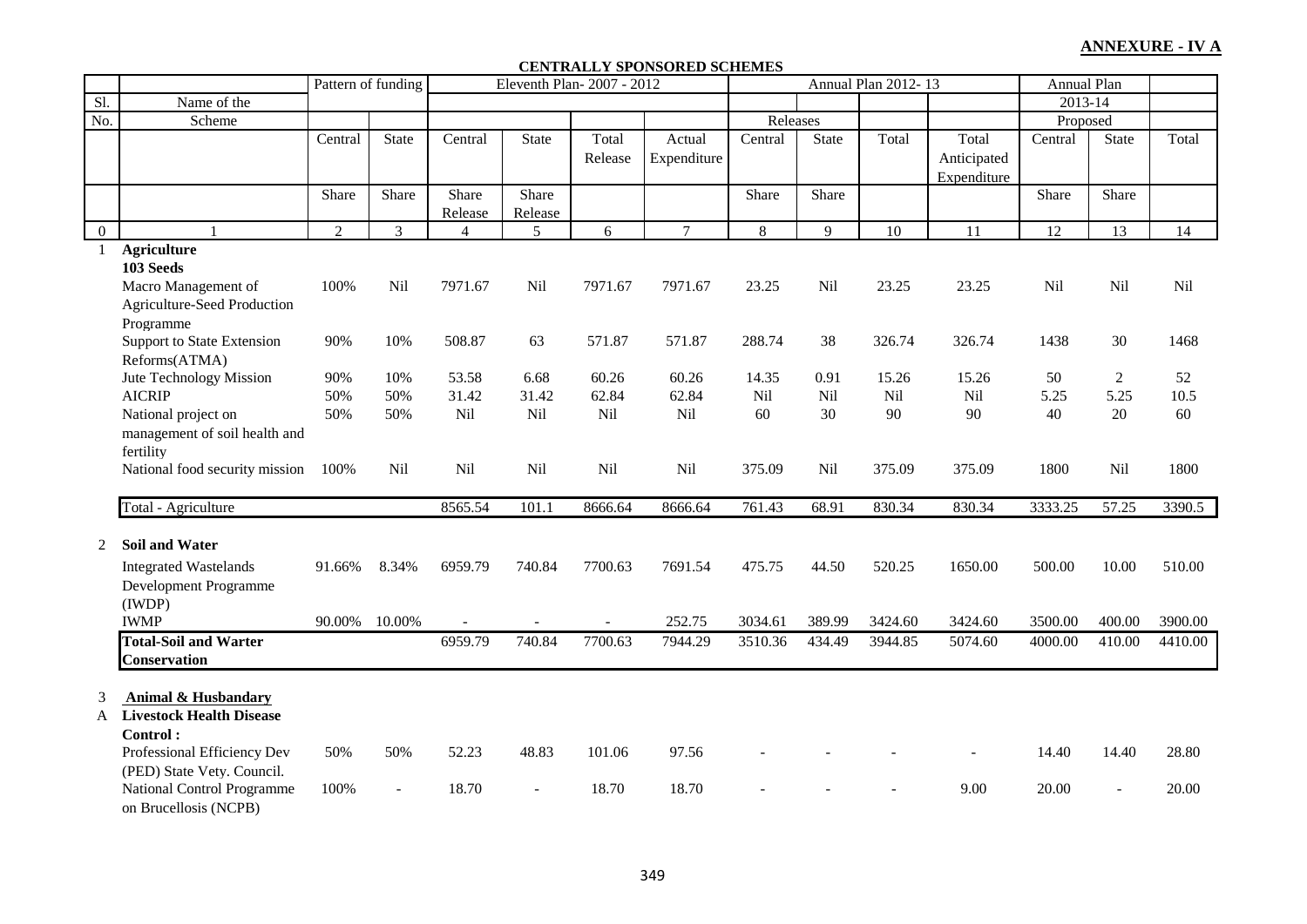|     |                                                                                                                             |         | Pattern of funding       | Eleventh Plan-2007 - 2012 |                  |                  |                       |          | Annual Plan 2012-13 |       | <b>Annual Plan</b>                  |          |                          |        |
|-----|-----------------------------------------------------------------------------------------------------------------------------|---------|--------------------------|---------------------------|------------------|------------------|-----------------------|----------|---------------------|-------|-------------------------------------|----------|--------------------------|--------|
| Sl. | Name of the                                                                                                                 |         |                          |                           |                  |                  |                       |          |                     |       |                                     | 2013-14  |                          |        |
| No. | Scheme                                                                                                                      |         |                          |                           |                  |                  |                       | Releases |                     |       |                                     | Proposed |                          |        |
|     |                                                                                                                             | Central | <b>State</b>             | Central                   | <b>State</b>     | Total<br>Release | Actual<br>Expenditure | Central  | <b>State</b>        | Total | Total<br>Anticipated<br>Expenditure | Central  | <b>State</b>             | Total  |
|     |                                                                                                                             | Share   | Share                    | Share<br>Release          | Share<br>Release |                  |                       | Share    | Share               |       |                                     | Share    | Share                    |        |
|     | <b>National Animal Disease</b><br>Reporting System (NADRS)                                                                  | 100%    | $\overline{a}$           | 4.00                      |                  | 4.00             | 4.00                  | 2.00     | $\overline{a}$      | 2.00  |                                     | 2.00     | $\overline{a}$           | 2.00   |
|     | Assistance to State for Control<br>of Animal Diseases (ASCAD)                                                               | 75%     | 25%                      | 525.00                    | 140.77           | 665.77           | 577.30                |          |                     |       |                                     | 120.00   | 40.00                    | 160.00 |
|     | Ntional Project on Rinderpest<br>Eradication (NPRE)                                                                         | 100%    | $\overline{a}$           | 64.01                     |                  | 64.01            | 64.01                 | 9.00     |                     | 9.00  |                                     | 15.00    | $\overline{a}$           | 15.00  |
|     | Total - A                                                                                                                   |         |                          | 663.94                    | 189.60           | 853.54           | 761.57                | 11.00    | $\sim$              | 11.00 | 9.00                                | 171.40   | 54.40                    | 225.80 |
|     | 103 - Poultry Development<br>Assistance to State for<br>Strenthening of                                                     | 100%    | $\overline{\phantom{a}}$ | 140.00                    |                  | 140.00           | 140.00                |          |                     |       |                                     | 79.00    |                          | 79.00  |
|     | existing Farms<br><b>Rural Backyard Poultry</b><br>Farming                                                                  | 100%    | $\blacksquare$<br>$\sim$ | 80.60                     |                  | 80.60            | 80.60                 | 79.00    |                     | 79.00 |                                     | 65.00    | $0.00\,$                 | 65.00  |
|     | Total $-103$                                                                                                                |         | $\sim$                   | 220.60                    | 0.00             | 220.60           | 220.60                | 79.00    | 0.00                | 79.00 | 0.00                                | 144.00   | 0.00                     | 144.00 |
|     | 105 - Piggery Development<br>Assistance to State for<br>Strengtening of existing farms                                      | 100%    |                          |                           |                  |                  |                       | 93.50    | L,                  | 93.50 |                                     | 2.00     | $\overline{\phantom{a}}$ | 2.00   |
|     | <b>Total - 105</b>                                                                                                          |         |                          | 0.00                      | 0.00             | 0.00             | 0.00                  | 93.50    | 0.00                | 93.50 | 0.00                                | 2.00     | 0.00                     | 2.00   |
|     | 107 - Fodder & Feed<br><b>Development</b><br>Assistance to Grass land<br>Development including Grass<br>Reserve             | 100%    | $\overline{a}$           | 26.00                     |                  | 26.00            | 26.00                 | 0.00     |                     |       |                                     | 50.00    | 0.00                     | 50.00  |
|     | <b>Total - 107</b>                                                                                                          |         |                          | 26.00                     | 0.00             | 26.00            | 26.00                 | 0.00     | 0.00                | 0.00  | 0.00                                | 50.00    | 0.00                     | 50.00  |
|     | 113 - Administrative<br><b>Investigation</b><br>&Statistics:<br>Sample Survey for estimation<br>of Major Livestock Products | 50%     | 50%                      | 80.50                     | 80.50            | 161.02           | 161.02                | 20.00    | 20.00               | 40.00 |                                     | 40.00    | 40.00                    | 80.00  |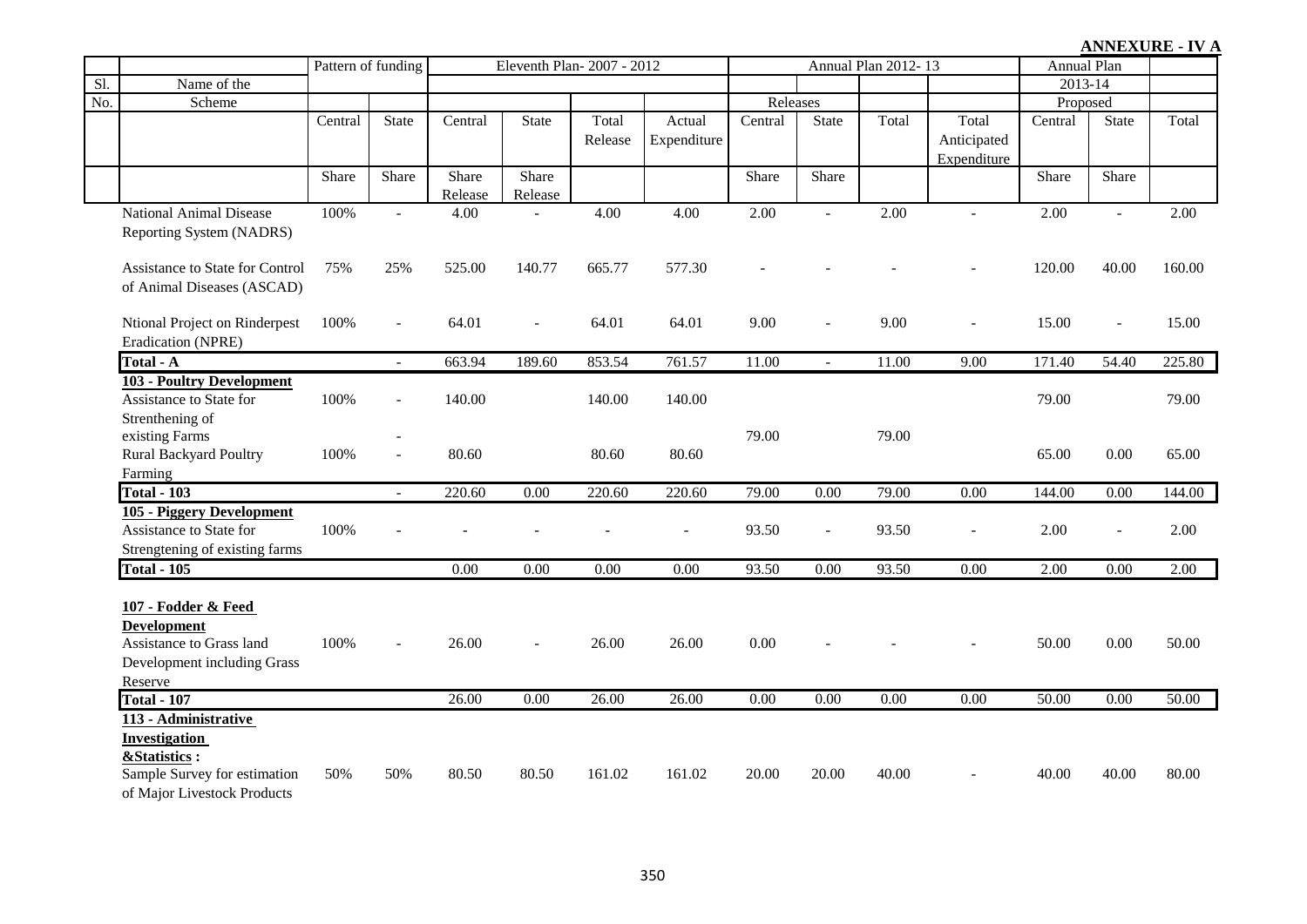|                   |                                                                                                                                                                                                                                                                                                                                                    |              | Pattern of funding | Eleventh Plan-2007 - 2012 |                  |                  |                       |          | Annual Plan 2012-13 |        |                                     | <b>Annual Plan</b> |              |         |
|-------------------|----------------------------------------------------------------------------------------------------------------------------------------------------------------------------------------------------------------------------------------------------------------------------------------------------------------------------------------------------|--------------|--------------------|---------------------------|------------------|------------------|-----------------------|----------|---------------------|--------|-------------------------------------|--------------------|--------------|---------|
| $\overline{sl}$ . | Name of the                                                                                                                                                                                                                                                                                                                                        |              |                    |                           |                  |                  |                       |          |                     |        |                                     | 2013-14            |              |         |
| No.               | Scheme                                                                                                                                                                                                                                                                                                                                             |              |                    |                           |                  |                  |                       | Releases |                     |        |                                     | Proposed           |              |         |
|                   |                                                                                                                                                                                                                                                                                                                                                    | Central      | <b>State</b>       | Central                   | <b>State</b>     | Total<br>Release | Actual<br>Expenditure | Central  | <b>State</b>        | Total  | Total<br>Anticipated<br>Expenditure | Central            | <b>State</b> | Total   |
|                   |                                                                                                                                                                                                                                                                                                                                                    | Share        | Share              | Share<br>Release          | Share<br>Release |                  |                       | Share    | Share               |        |                                     | Share              | Share        |         |
|                   | Scheme for Assisting the State<br><b>Livestock Census</b>                                                                                                                                                                                                                                                                                          | 100%         | $\Box$             | 198.99                    | $\overline{a}$   | 198.99           | 198.99                | 48.00    | $0.00\,$            | 48.00  | $\blacksquare$                      |                    | $0.00\,$     |         |
|                   | <b>Total - 113</b>                                                                                                                                                                                                                                                                                                                                 |              |                    | 279.49                    | 80.50            | 360.01           | 360.01                | 68.00    | 20.00               | 88.00  | 0.00                                | 40.00              | 40.00        | 80.00   |
|                   | Total-AH&VETY                                                                                                                                                                                                                                                                                                                                      |              |                    | 1190.03                   | 270.10           | 1460.15          | 1368.18               | 251.50   | 20.00               | 271.50 | 9.00                                | 407.40             | 94.40        | 501.80  |
| 4                 | <b>Fisheries</b><br><b>101-Inland Fisheries</b><br>Fish Famer Development<br>Agency                                                                                                                                                                                                                                                                | 75%          | 25%                |                           |                  |                  |                       |          |                     |        |                                     |                    |              |         |
|                   | National Scheme for Welfare<br>of Fishermen                                                                                                                                                                                                                                                                                                        | 80%          | 20%                | 17.6625                   | 5.8875           | 23.55            | 23.55                 |          |                     |        |                                     |                    |              |         |
|                   | <b>National Fisheries</b><br>Development Board                                                                                                                                                                                                                                                                                                     | 90%          | 10%                |                           |                  |                  | $\overline{a}$        | 38.034   | 4.226               | 42.26  | 42.26                               | 2675.00            | 3220.00      | 5895.00 |
|                   | <b>Total Fisheries</b>                                                                                                                                                                                                                                                                                                                             |              |                    | 17.6625                   | 5.8875           | 23.55            | 23.55                 | 38.034   | 4.226               | 42.26  | 42.26                               | 2675               | 3220         | 5895    |
| 5                 | <b>COOPERATION</b><br>106 Assistance to<br>Multipurpose Rural<br>Cooperatives:<br>Matching proportionate grant<br>to members of Cooperative<br>Societies under the special<br>schemes for Schedule Caste /<br>Schedule Tribes.<br>Managerial Assistance to<br>Coop: Societies under the<br>special scheme for Schedule<br>Caste / Schedule Tribes. | 100%<br>100% |                    |                           |                  |                  |                       |          |                     |        | 0.5                                 | 0.5                |              | 0.5     |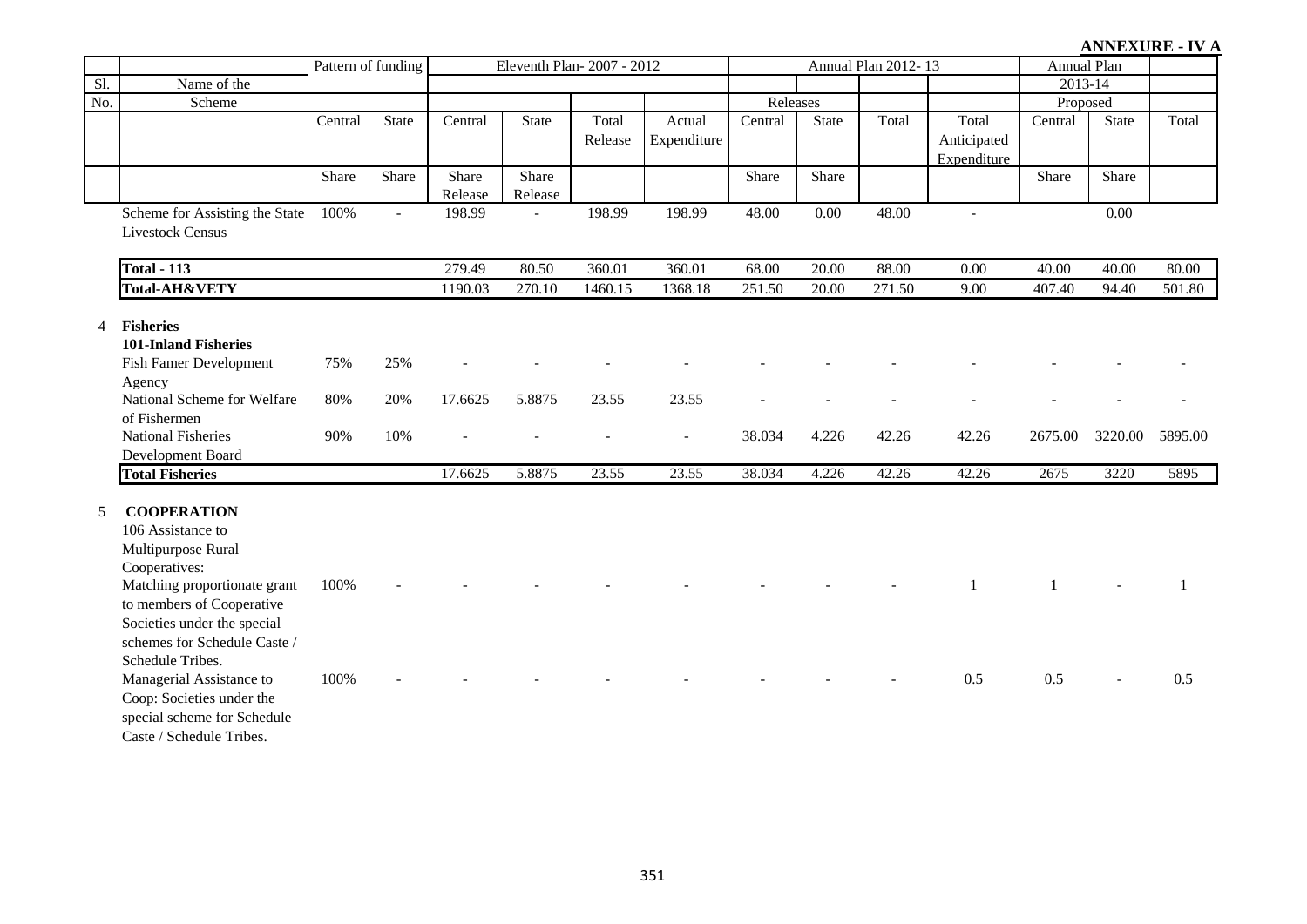|     |                                    | Pattern of funding |                | Eleventh Plan-2007 - 2012 |                  |                   |                   |                   | Annual Plan 2012-13 |                   | Annual Plan       |                   |                   |              |
|-----|------------------------------------|--------------------|----------------|---------------------------|------------------|-------------------|-------------------|-------------------|---------------------|-------------------|-------------------|-------------------|-------------------|--------------|
| Sl. | Name of the                        |                    |                |                           |                  |                   |                   |                   |                     |                   |                   | 2013-14           |                   |              |
| No. | Scheme                             |                    |                |                           |                  |                   |                   | Releases          |                     |                   |                   | Proposed          |                   |              |
|     |                                    | Central            | State          | Central                   | <b>State</b>     | Total             | Actual            | Central           | <b>State</b>        | Total             | Total             | Central           | <b>State</b>      | Total        |
|     |                                    |                    |                |                           |                  | Release           | Expenditure       |                   |                     |                   | Anticipated       |                   |                   |              |
|     |                                    |                    |                |                           |                  |                   |                   |                   |                     |                   | Expenditure       |                   |                   |              |
|     |                                    | Share              | Share          | Share                     | Share            |                   |                   | Share             | Share               |                   |                   | Share             | Share             |              |
|     |                                    |                    |                | Release                   | Release          |                   |                   |                   |                     |                   |                   |                   |                   |              |
|     | Loans Assistance to Co-op:         | 100%               | $\overline{a}$ |                           |                  |                   | $\overline{a}$    |                   | $\overline{a}$      |                   | $\mathbf{1}$      | $\mathbf{1}$      | $\overline{a}$    | $\mathbf{1}$ |
|     | Societies towards Share            |                    |                |                           |                  |                   |                   |                   |                     |                   |                   |                   |                   |              |
|     | Capital Contribution to            |                    |                |                           |                  |                   |                   |                   |                     |                   |                   |                   |                   |              |
|     | strengthening their share          |                    |                |                           |                  |                   |                   |                   |                     |                   |                   |                   |                   |              |
|     | capital base under special         |                    |                |                           |                  |                   |                   |                   |                     |                   |                   |                   |                   |              |
|     | scheme for Schedule Caste /        |                    |                |                           |                  |                   |                   |                   |                     |                   |                   |                   |                   |              |
|     | Schedule Tribes.<br>Total - 106 :- |                    |                | $\theta$                  | $\boldsymbol{0}$ | $\mathbf{0}$      | $\mathbf{0}$      | $\mathbf{0}$      | $\overline{0}$      | $\mathbf{0}$      | 2.5               | $2.5$             | $\mathbf{0}$      | 2.5          |
|     | 107 Assistance to Credit           |                    |                |                           |                  |                   |                   |                   |                     |                   |                   |                   |                   |              |
|     | <b>Cooperatives:</b>               |                    |                |                           |                  |                   |                   |                   |                     |                   |                   |                   |                   |              |
|     | Loans for meeting overdue          | 50%                | 0.00           | 0.00                      | 0.00             | $0.00\,$          | 0.00              | $0.00\,$          | 0.00                | 0.00              | 5.00              | 5.00              | 0.00              | 5.00         |
|     | cover of Credit Institution.       |                    |                |                           |                  |                   |                   |                   |                     |                   |                   |                   |                   |              |
|     | <b>Total 107</b>                   |                    |                | 0.00                      | 0.00             | $\overline{0.00}$ | $\overline{0.00}$ | $\overline{0.00}$ | $\overline{0.00}$   | $\overline{0.00}$ | $\overline{5.00}$ | $\overline{5.00}$ | $\overline{0.00}$ | 5.00         |
|     | 108 Assistane to other             |                    |                |                           |                  |                   |                   |                   |                     |                   |                   |                   |                   |              |
|     | <b>Cooperative Societies</b>       |                    |                |                           |                  |                   |                   |                   |                     |                   |                   |                   |                   |              |
|     | Share Capital Contribution to      | 100%               | 0.00           | 188.00                    | 0.00             | 188.00            | 188.00            | 20.00             | 0.00                | 20.00             | 250.00            | 250.00            | 0.00              | 250.00       |
|     | <b>MECOFED</b> for Minor Forest    |                    |                |                           |                  |                   |                   |                   |                     |                   |                   |                   |                   |              |
|     | Produce Operation.                 |                    |                |                           |                  |                   |                   |                   |                     |                   |                   |                   |                   |              |
|     | Total 108                          |                    |                | 188.00                    | 0.00             | 188.00            | 188.00            | 20.00             | 0.00                | 20.00             | 250.00            | 250.00            | 0.00              | 250.00       |
|     | 109 Agricultural Credit            |                    |                |                           |                  |                   |                   |                   |                     |                   |                   |                   |                   |              |
|     | <b>Stabilization Fund:</b>         |                    |                |                           |                  |                   |                   |                   |                     |                   |                   |                   |                   |              |
|     | Grant to Meghalaya Co-op:          | 50%                |                |                           |                  |                   |                   |                   |                     |                   | 5.00              | 5.00              | $\overline{a}$    | 5.00         |
|     | Apex Bank for Credit               |                    |                |                           |                  |                   |                   |                   |                     |                   |                   |                   |                   |              |
|     | Stabilization Fund.                |                    |                |                           |                  |                   |                   |                   |                     |                   |                   |                   |                   |              |
|     | Loans to Meghalaya Co-op:          | 50%                |                |                           |                  |                   |                   |                   |                     |                   | 5.00              | 5.00              | $\sim$            | 5.00         |
|     | Apex Bank for Credit               |                    |                |                           |                  |                   |                   |                   |                     |                   |                   |                   |                   |              |
|     | Stabilization Fund.                |                    |                |                           |                  |                   |                   |                   |                     |                   |                   |                   |                   |              |
|     | Total - 109 :-                     |                    |                | 0.00                      | 0.00             | 0.00              | 0.00              | 0.00              | 0.00                | 0.00              | 10.00             | 10.00             | 0.00              | 10.00        |
|     | 800 Other Expenditure:             |                    |                |                           |                  |                   |                   |                   |                     |                   |                   |                   |                   |              |
|     | Managerial Subsidy to Co-op:       | 100%               |                |                           |                  |                   |                   |                   |                     |                   | 1.00              | 1.00              | $\blacksquare$    | 1.00         |
|     | Societies for Weaker Sections.     |                    |                |                           |                  |                   |                   |                   |                     |                   |                   |                   |                   |              |
|     | Share Capital Contribution to      | 100%               |                |                           |                  |                   |                   |                   |                     |                   | 2.00              | 2.00              |                   | 2.00         |
|     | Cooperative Societies for          |                    |                |                           |                  |                   |                   |                   |                     |                   |                   |                   |                   |              |
|     | Weaker Sections.                   |                    |                |                           |                  |                   |                   |                   |                     |                   |                   |                   |                   |              |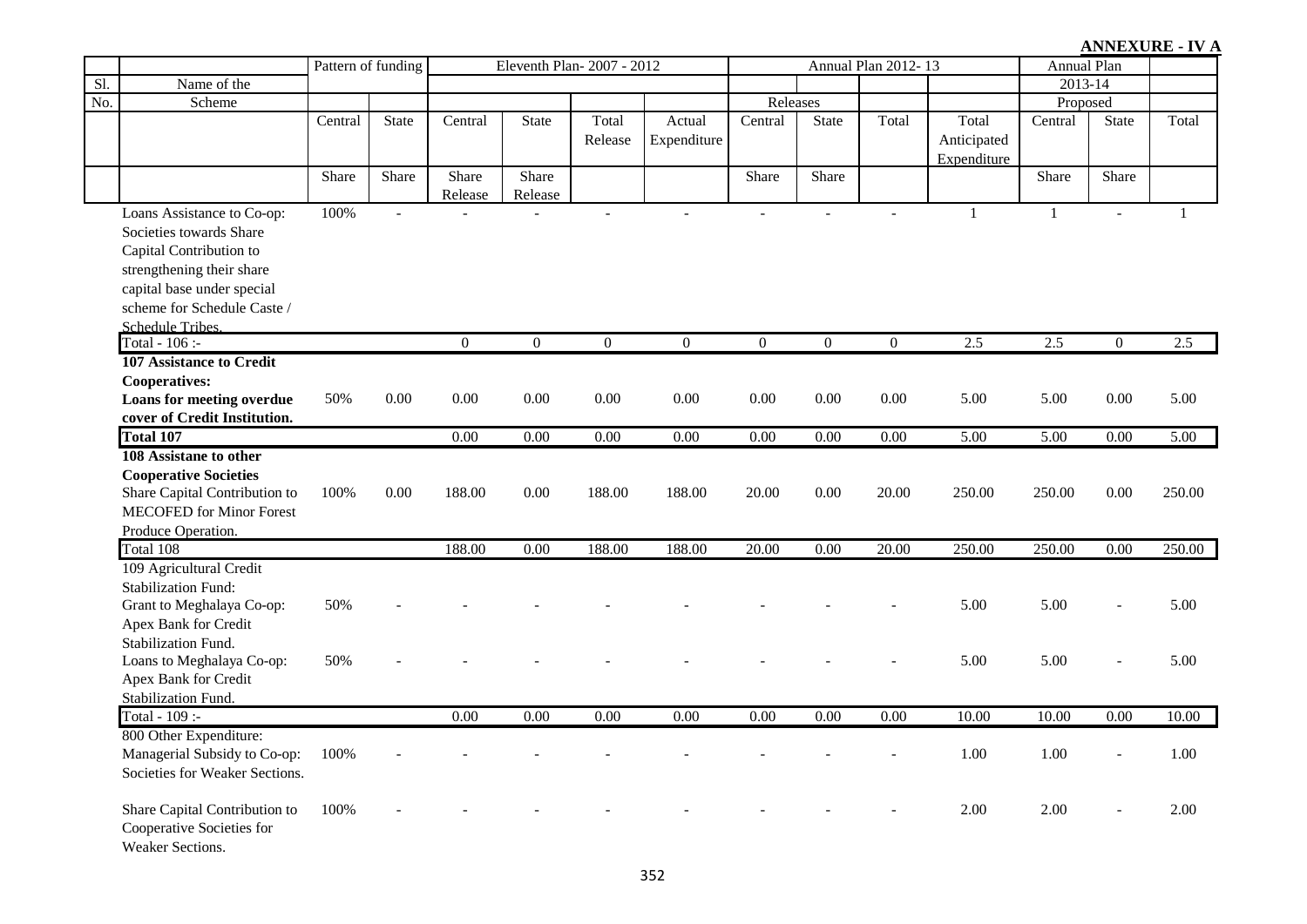|                   |                                   | Pattern of funding |                          | Eleventh Plan-2007 - 2012 |              |           |             |          | Annual Plan 2012-13 |          | <b>Annual Plan</b> |             |                          |        |
|-------------------|-----------------------------------|--------------------|--------------------------|---------------------------|--------------|-----------|-------------|----------|---------------------|----------|--------------------|-------------|--------------------------|--------|
| $\overline{sl}$   | Name of the                       |                    |                          |                           |              |           |             |          |                     |          |                    | $2013 - 14$ |                          |        |
| $\overline{No}$ . | Scheme                            |                    |                          |                           |              |           |             | Releases |                     |          |                    | Proposed    |                          |        |
|                   |                                   | Central            | <b>State</b>             | Central                   | <b>State</b> | Total     | Actual      | Central  | <b>State</b>        | Total    | Total              | Central     | State                    | Total  |
|                   |                                   |                    |                          |                           |              | Release   | Expenditure |          |                     |          | Anticipated        |             |                          |        |
|                   |                                   |                    |                          |                           |              |           |             |          |                     |          | Expenditure        |             |                          |        |
|                   |                                   | Share              | Share                    | Share                     | Share        |           |             | Share    | Share               |          |                    | Share       | Share                    |        |
|                   |                                   |                    |                          | Release                   | Release      |           |             |          |                     |          |                    |             |                          |        |
|                   | Working Capital Loan to Co-       | 100%               | $\blacksquare$           |                           |              |           |             |          |                     |          | 2.00               | 2.00        | $\overline{a}$           | 2.00   |
|                   | op: Societies for Weaker          |                    |                          |                           |              |           |             |          |                     |          |                    |             |                          |        |
|                   | Sections.                         |                    |                          |                           |              |           |             |          |                     |          |                    |             |                          |        |
|                   | Managerial Assistance to          | 100%               |                          |                           |              |           |             |          |                     |          | 1.00               | 1.00        | $\blacksquare$           | 1.00   |
|                   | Women Cooperatives.               |                    |                          |                           |              |           |             |          |                     |          |                    |             |                          |        |
|                   | Share Capital Contribution to     | 100%               |                          |                           |              |           |             |          |                     |          | 2.00               | 2.00        | $\overline{a}$           | 2.00   |
|                   | Women Co-op: Societies.           |                    |                          |                           |              |           |             |          |                     |          |                    |             |                          |        |
|                   | Working Capital Loan to           | 100%               |                          |                           |              |           |             |          |                     |          | 2.00               | 2.00        | $\blacksquare$           | 2.00   |
|                   | Women Co-op: Societies.           |                    |                          |                           |              |           |             |          |                     |          |                    |             |                          |        |
|                   | Total - 800 :-                    |                    |                          | 0.00                      | 0.00         | 0.00      | 0.00        | 0.00     | 0.00                | 0.00     | 10.00              | 10.00       | 0.00                     | 10.00  |
|                   | <b>Total :- Cooperation-</b>      |                    |                          | 188.00                    | 0.00         | 188.00    | 188.00      | 20.00    | 0.00                | 20.00    | 277.50             | 277.50      | $\overline{0.00}$        | 277.50 |
|                   |                                   |                    |                          |                           |              |           |             |          |                     |          |                    |             |                          |        |
| 6                 | <b>Cumminity &amp; Rural</b>      |                    |                          |                           |              |           |             |          |                     |          |                    |             |                          |        |
|                   | Development.                      |                    |                          |                           |              |           |             |          |                     |          |                    |             |                          |        |
|                   | <b>SGSY</b>                       | 90%                | 10%                      | 9113.22                   | 5500         | 14613.22  | 14613.22    | 4680     | 520                 | 5200     | 5200               | 2700        | 300                      | 3000   |
|                   | DRDA Admn.                        | 90%                | 10%                      |                           |              |           |             | 540      | 60                  | 600      | 600                | 594         | 66                       | 660    |
|                   | <b>IAY</b>                        | 90%                | 10%                      | 20252.13                  | 2758.66      | 23010.79  | 23110.79    | 11700    | 1300                | 13000    | 28817.79           | 10800       | 1200                     | 12000  |
|                   | <b>SIRD</b>                       | 90%                | 10%                      | 1172.62                   | 54.08        | 1226.7    | 1226.7      | 1665     | 185                 | 1850     | 1850               | 990         | 110                      | 1100   |
|                   | <b>Extension Training Centres</b> | 50%                | 50%                      | $\overline{\phantom{a}}$  | 10           | $10\,$    | 10          | 20       | 20                  | 40       | 40                 | 20          | 20                       | 40     |
|                   | <b>NREGA</b>                      | 90%                | 10%                      | 103744.63                 | 11040.79     | 114785.42 | 114785.42   | 17931.94 | 1329                | 19260.94 | 19260.94           | 40500       | 5000                     | 45500  |
|                   | Total-C&RD                        |                    |                          | 134282.6                  | 19363.53     | 153646.13 | 153746.13   | 36536.94 | 3414                | 39950.94 | 55768.73           | 55604       | 6696                     | 62300  |
|                   |                                   |                    |                          |                           |              |           |             |          |                     |          |                    |             |                          |        |
| 7                 | <b>Water Resources</b>            |                    |                          |                           |              |           |             |          |                     |          |                    |             |                          |        |
|                   | 2702 - 80 General                 |                    |                          |                           |              |           |             |          |                     |          |                    |             |                          |        |
|                   | 800 - Other Expenditure           |                    |                          |                           |              |           |             |          |                     |          |                    |             |                          |        |
|                   | (01) Command Area                 | 50%                | 50%                      | 29.08                     | 69.369       | 98.449    | 98.449      |          |                     |          |                    | 110.00      | 110.00                   | 220.00 |
|                   | Development (CAD)                 |                    |                          |                           |              |           |             |          |                     |          |                    |             |                          |        |
|                   | 01. Census of Minor Irrigation    | 100%               | $\blacksquare$           | 21.58                     |              | 21.58     | 21.58       |          |                     |          |                    | 16.5        | $\overline{a}$           | 16.5   |
|                   | 02. - Creation of Statistical     | 100%               | $\overline{\phantom{a}}$ | 26.88                     |              | 26.88     | 26.88       | 12.90    | $\blacksquare$      | 12.90    | 12.90              | 16.5        | $\overline{\phantom{a}}$ | 16.5   |
|                   | Cell                              |                    |                          |                           |              |           |             |          |                     |          |                    |             |                          |        |
|                   | <b>Total-Water Resources</b>      |                    | $\blacksquare$           | 77.54                     | 69.369       | 146.909   | 146.909     | 12.9     | $\Omega$            | 12.9     | 12.9               | 143         | 110                      | 253    |

### 8 **Flood Control**

1.Medium Irrigation '4701'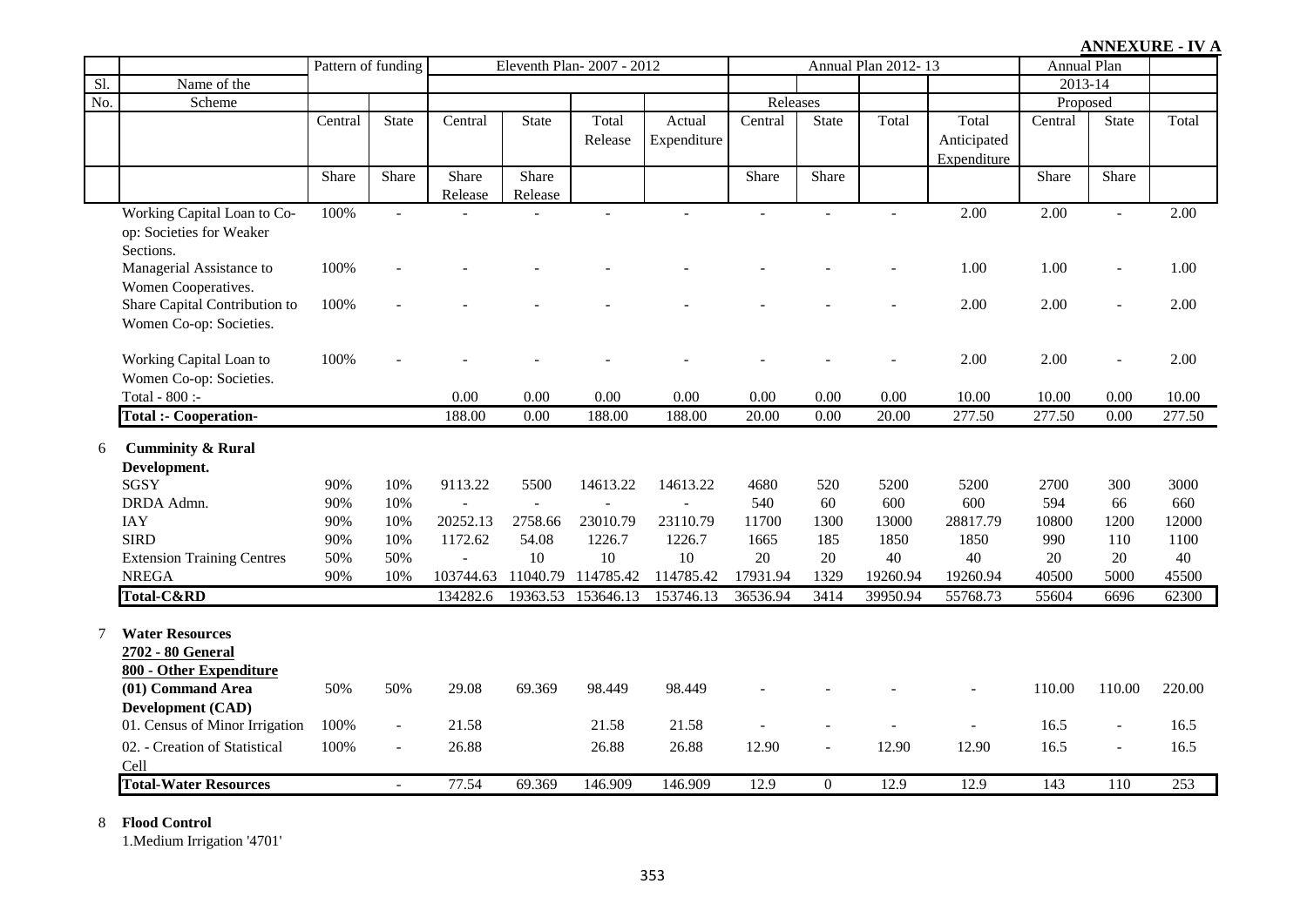|     |                                                                                                                        | Pattern of funding |                |                   | Eleventh Plan-2007 - 2012 |                    |                       |                  |                       | Annual Plan 2012-13 |                                     | Annual Plan         |                      |                      |
|-----|------------------------------------------------------------------------------------------------------------------------|--------------------|----------------|-------------------|---------------------------|--------------------|-----------------------|------------------|-----------------------|---------------------|-------------------------------------|---------------------|----------------------|----------------------|
| Sl. | Name of the                                                                                                            |                    |                |                   |                           |                    |                       |                  |                       |                     |                                     | 2013-14             |                      |                      |
| No. | Scheme                                                                                                                 |                    |                |                   |                           |                    |                       | Releases         |                       |                     |                                     | Proposed            |                      |                      |
|     |                                                                                                                        | Central            | <b>State</b>   | Central           | State                     | Total<br>Release   | Actual<br>Expenditure | Central          | State                 | Total               | Total<br>Anticipated<br>Expenditure | Central             | <b>State</b>         | Total                |
|     |                                                                                                                        | Share              | Share          | Share<br>Release  | Share<br>Release          |                    |                       | Share            | Share                 |                     |                                     | Share               | Share                |                      |
|     | 2. Flood Control<br>53. Major works                                                                                    | 90%                | 10%            | 645.22            | 90.7                      | 735.92             | 735.92                |                  |                       |                     |                                     | 1246.50             | 138.50               | 1385.00              |
|     | <b>Total Flood Control</b>                                                                                             |                    |                | 645.22            | 90.70                     | 735.92             | 735.92                | 0.00             | 0.00                  | 0.00                | 0.00                                | 1246.50             | 138.50               | 1385.00              |
| 9   | Commerce and Industries<br>National Mission on Food<br>Processing                                                      | 90%                | 10%            |                   |                           |                    |                       | 285              | 31                    | 316                 | 316                                 | 300                 | 30                   | 330                  |
|     | <b>Total Commerce and</b>                                                                                              |                    |                |                   |                           |                    |                       | 285              | $\overline{31}$       | 316                 | $\overline{316}$                    | 300                 | $\overline{30}$      | 330                  |
|     | Industries                                                                                                             |                    |                |                   |                           |                    |                       |                  |                       |                     |                                     |                     |                      |                      |
|     | 10 Sericulture & Weaving<br>Catalytic Development<br>Programme<br><b>Integrated Handloom</b>                           | 80.00<br>90.00     | 20.00<br>10.00 | 1854.92<br>967.45 | 224.91<br>34.31           | 2079.83<br>1001.76 | 2079.83<br>1001.75    | 681.98<br>299.42 | 81.94<br>4.18         | 763.92<br>303.6     | 860.59<br>309.42                    | 880.00<br>350.00    | 132.00<br>20.00      | 1012.00<br>370.00    |
|     | Development Schemes                                                                                                    |                    |                |                   |                           |                    |                       |                  |                       |                     |                                     |                     |                      |                      |
|     | <b>Total -Sericulure &amp;</b>                                                                                         |                    |                | 2822.37           | 259.22                    | 3081.59            | 3081.58               | 981.40           | 86.12                 | 1067.52             | 1170.01                             | 1230.00             | 152.00               | 1382.00              |
|     | 11 Food and Civil Supplies<br><b>INTEGRATED PROJECT</b><br><b>CONSUMER</b><br>PROTECTION.<br><b>CONSUMER AWARENESS</b> |                    |                | 105.46            | $\overline{a}$            | 105.46             | 105.46                |                  |                       |                     |                                     |                     |                      |                      |
|     | <b>PROGRAMMES</b><br>STRENGTHENING THE<br>[ CONSUMER<br>PROTECTION ].<br><b>CONSUMER WELFARE</b><br>FUND.              |                    |                | 4<br>0.45         | 19.25<br>$\overline{a}$   | 23.25<br>0.45      | 23.25<br>0.29         | $\sim$<br>2.97   | 6.5<br>$\overline{a}$ | 6.5<br>2.97         | 6.5<br>2.97                         | 5<br>$\overline{4}$ | 10<br>$\overline{a}$ | 15<br>$\overline{4}$ |
|     | <b>Total-Food and Civil</b>                                                                                            |                    |                | 109.91            | 19.25                     | 129.16             | $\overline{129}$      | 2.97             | 6.5                   | 9.47                | 9.47                                | 9                   | $\overline{10}$      | 19                   |
|     | 12 PWD (R&B)<br><b>Inter State Connectivity</b><br>Economic Importance                                                 | 100%<br>50%        | 50%            |                   |                           |                    |                       |                  |                       |                     | 750                                 | 1300<br>2850        | 2850                 | 1300<br>5700         |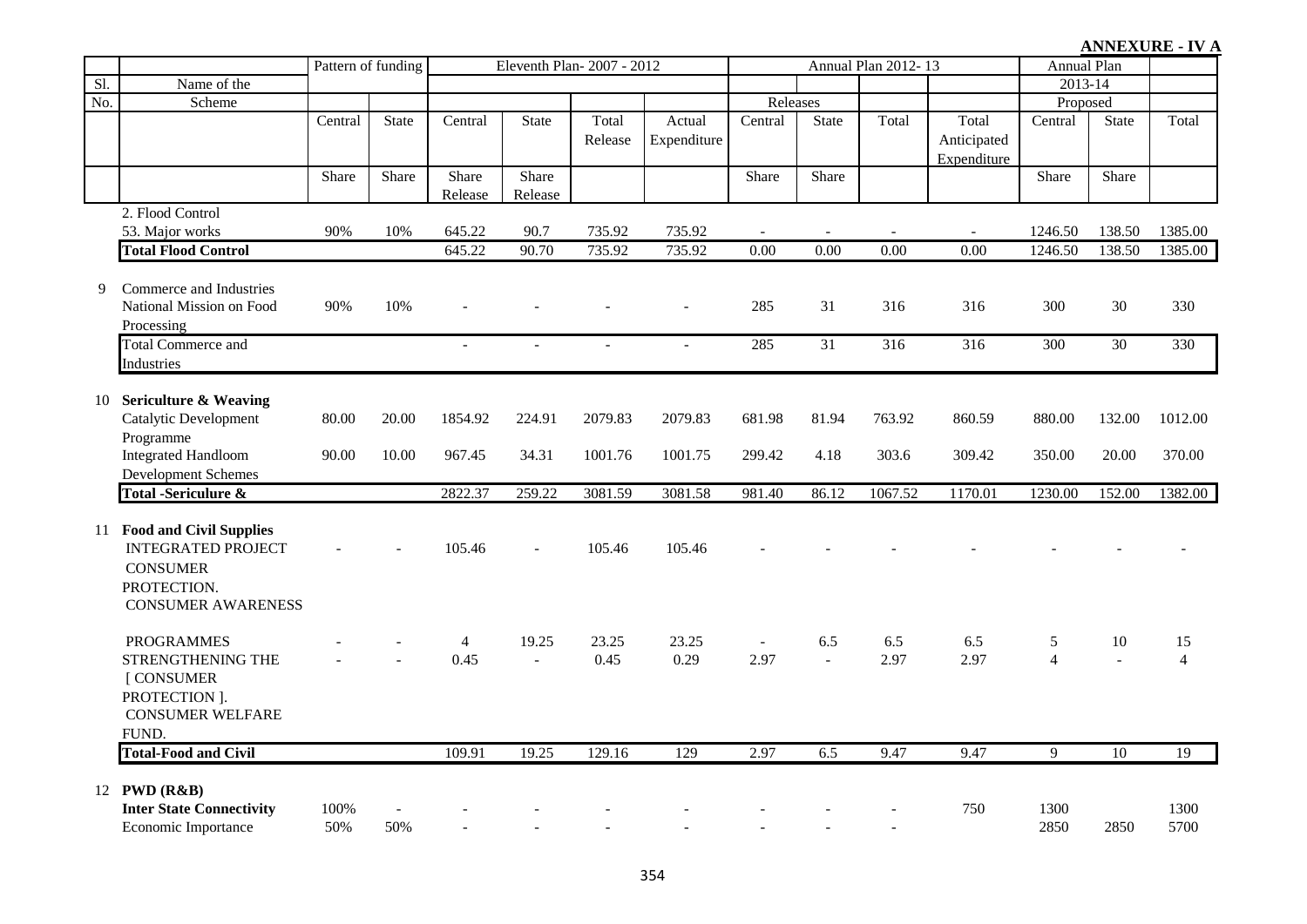|     |                                                                                                        | Pattern of funding |              | Eleventh Plan-2007 - 2012 |                  |                  |                       |                  | Annual Plan 2012-13 |                  | <b>Annual Plan</b>   |               |                          |                            |
|-----|--------------------------------------------------------------------------------------------------------|--------------------|--------------|---------------------------|------------------|------------------|-----------------------|------------------|---------------------|------------------|----------------------|---------------|--------------------------|----------------------------|
| Sl. | Name of the                                                                                            |                    |              |                           |                  |                  |                       |                  |                     |                  |                      | 2013-14       |                          |                            |
| No. | Scheme                                                                                                 |                    |              |                           |                  |                  |                       | Releases         |                     |                  |                      | Proposed      |                          |                            |
|     |                                                                                                        | Central            | <b>State</b> | Central                   | <b>State</b>     | Total<br>Release | Actual<br>Expenditure | Central          | State               | Total            | Total<br>Anticipated | Central       | <b>State</b>             | Total                      |
|     |                                                                                                        |                    |              |                           |                  |                  |                       |                  |                     |                  | Expenditure          |               |                          |                            |
|     |                                                                                                        | Share              | Share        | Share<br>Release          | Share<br>Release |                  |                       | Share            | Share               |                  |                      | Share         | Share                    |                            |
|     | Pradhan Mantri Gram Sadak<br>Yogana(PMGSY)                                                             | 100%               | $\sim$       | 13697                     |                  | 13697            | 11378.23              | 5000             |                     | 5000             | 7319                 | 40808.46      |                          | 40808.46                   |
|     | Total-PWD (R&B)                                                                                        |                    |              | 13697                     | $\theta$         | 13697            | 11378.23              | 5000             | $\Omega$            | 5000             | 8069                 | 44958.46      | 2850                     | 47808.46                   |
|     | 13 Forest And Environment<br><b>Intensification of Forest</b><br>Management<br><b>Total-Forest And</b> | 90%                | 10%          | 703.38<br>703.38          | 86.21<br>86.21   | 789.59<br>789.59 | 789.59<br>789.59      | 164.78<br>164.78 | 16.07<br>16.07      | 180.85<br>180.85 | 180.85<br>180.85     | 500.00<br>500 | 55.00<br>$\overline{55}$ | 555.00<br>$\overline{555}$ |
|     | <b>Environment</b>                                                                                     |                    |              |                           |                  |                  |                       |                  |                     |                  |                      |               |                          |                            |
|     | 14 Economics And Statistics<br>1. Basic Satistics Local Level<br>Development                           | 100%               | Nil          | 45.52                     | 0.00             | 45.52            | 45.52                 | 0.00             | 0.00                | 0.00             | 0.00                 | 11.38         | 0.00                     | 11.38                      |
|     | <b>Economic Census</b>                                                                                 | 100%               | Nil          | 0.00                      | 0.00             | 0.00             | 0.00                  | 8.42             | 0.00                | 8.42             | 8.42                 | 320.17        | 0.00                     | 320.17                     |
|     | Urban Statistics for HR &<br>Assessment(USHA)                                                          | 100%               | Nil          | 0.00                      | 0.00             | 0.00             | 0.00                  | 3.00             | 0.00                | 3.00             | 3.00                 | 0.00          | 0.00                     | 0.00                       |
|     | 2. Implementation of the<br>Indian Strenthening Project.                                               | 90%                | 10%          | 10.00                     | 0.00             | 10.00            | 10.00                 | 0.00             | 0.00                | 0.00             | 0.00                 | 3497.92       | 35.10                    | 3533.02                    |
|     | <b>Total-Economics And</b><br><b>Statistics</b>                                                        |                    |              | 55.52                     | 0.00             | 55.52            | 55.52                 | 11.42            | 0.00                | 11.42            | 11.42                | 3829.47       | 35.10                    | 3864.57                    |
|     | 15 Legal Metrology<br>1. Construction of $2$ (two) nos<br>of Laboratory standard in the                |                    |              | 150                       |                  | 150              | 150                   | 25               |                     | 25               | 25                   | 200           |                          | 200                        |
|     | <b>State</b><br>2. Maintenance of Mobile Test<br>Kits.                                                 |                    |              | 3                         |                  | $\mathfrak{Z}$   | 3                     | 3                |                     | $\overline{3}$   | $\overline{3}$       | 3             |                          | $\mathfrak{Z}$             |
|     | <b>Total-Legal Metrology</b>                                                                           |                    |              | $\overline{153}$          | $\overline{0}$   | $\overline{153}$ | 153                   | $\overline{28}$  | $\overline{0}$      | $\overline{28}$  | $\overline{28}$      | 203           | $\overline{0}$           | $\overline{203}$           |
|     | 16 Education<br>Post Matric Scholarship for<br><b>ST</b> Students                                      | 100%               |              | 10254.02                  |                  | 10254.02         | 10254.02              |                  |                     |                  | 2300.00              | 3000.00       |                          | 3000.00                    |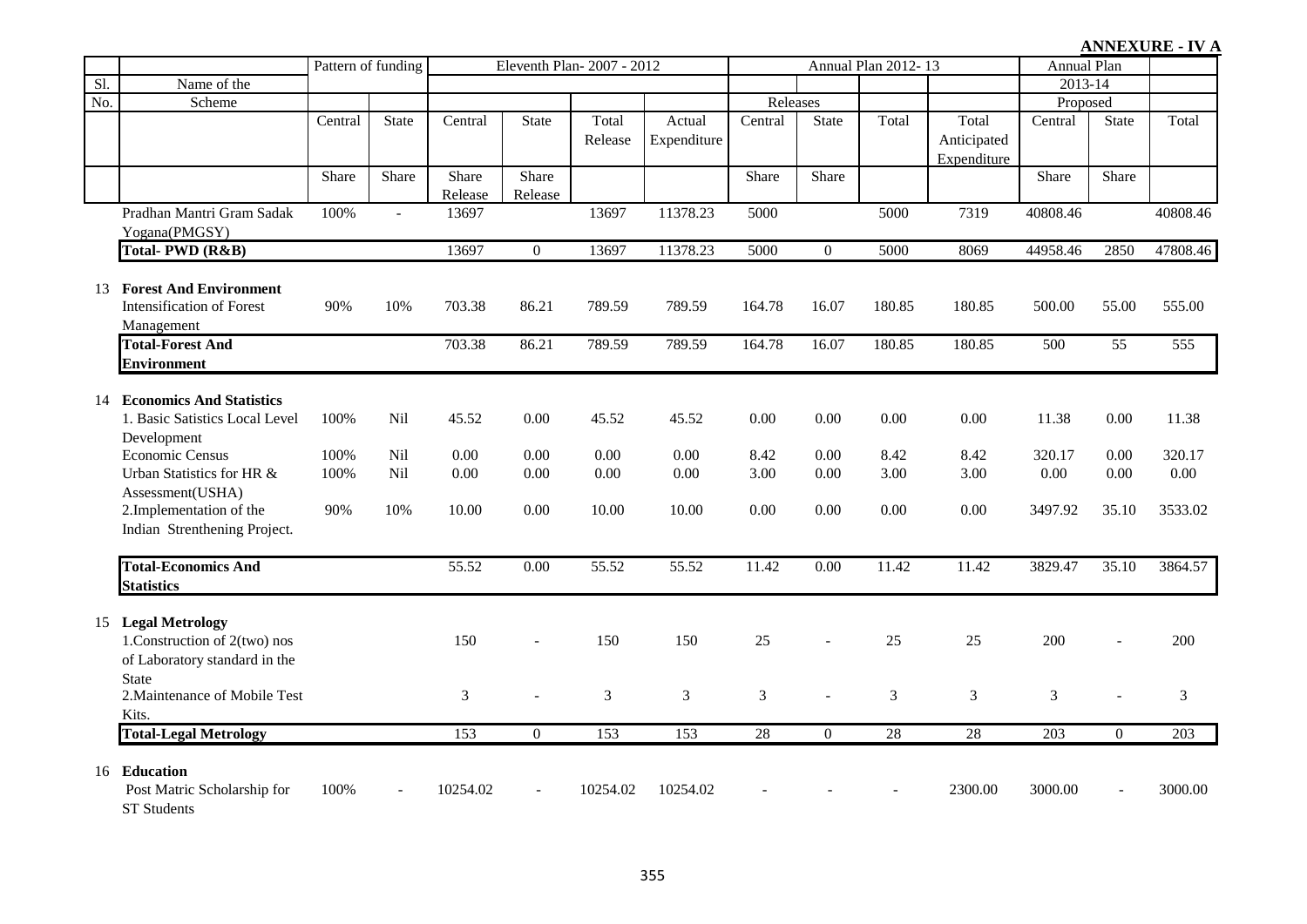|     |                                                                                                                     |                    |                |                  |                  |                           |                       |                          |                |                          |                                     |             |                | <b>ANNEXURE - IV A</b> |
|-----|---------------------------------------------------------------------------------------------------------------------|--------------------|----------------|------------------|------------------|---------------------------|-----------------------|--------------------------|----------------|--------------------------|-------------------------------------|-------------|----------------|------------------------|
|     |                                                                                                                     | Pattern of funding |                |                  |                  | Eleventh Plan-2007 - 2012 |                       |                          |                | Annual Plan 2012-13      |                                     | Annual Plan |                |                        |
| Sl. | Name of the                                                                                                         |                    |                |                  |                  |                           |                       |                          |                |                          |                                     | 2013-14     |                |                        |
| No. | Scheme                                                                                                              |                    |                |                  |                  |                           |                       | Releases                 |                |                          |                                     | Proposed    |                |                        |
|     |                                                                                                                     | Central            | State          | Central          | State            | Total<br>Release          | Actual<br>Expenditure | Central                  | <b>State</b>   | Total                    | Total<br>Anticipated<br>Expenditure | Central     | State          | Total                  |
|     |                                                                                                                     | Share              | Share          | Share<br>Release | Share<br>Release |                           |                       | Share                    | Share          |                          |                                     | Share       | Share          |                        |
|     | Merit -cum-means based<br>Scholarship for Students<br>belonging to Minority<br>Communities                          | 100%               | $\mathbf{L}$   | 208.52           | $\mathbb{L}$     | 208.52                    | 208.52                | $\overline{a}$           | $\overline{a}$ | $\overline{a}$           | 50.00                               | 55.00       | $\mathbf{r}$   | 55.00                  |
|     | Post Matric Scholarship for<br>Students belonging to the<br><b>Minority Communities</b>                             | 100%               |                | 48.06            | $\overline{a}$   | 48.06                     | 48.06                 |                          |                |                          | 10.00                               | 15.00       | $\sim$         | 15.00                  |
|     | Pre-Matric Scholarship for<br>students belonging to<br>minorities                                                   | 75%                | 25%            | 530.76           | 261.74           | 792.50                    | 792.50                |                          |                |                          | 250.00                              | 200.00      | 70.00          | 270.00                 |
|     | <b>NSS Regular Activities</b><br>programme                                                                          | 75%                | 25%            | 124.63           | 41.04            | 165.67                    | 165.67                | 26.20                    | 8.73           | 34.93                    | 34.93                               | 50.00       | 15.00          | 65.00                  |
|     | NSS Special camping<br>programme                                                                                    | 75%                | 25%            | 116.57           | 38.59            | 155.16                    | 155.16                | 23.58                    | 7.86           | 31.44                    | 31.44                               | 50.00       | 15.00          | 65.00                  |
|     | <b>SSA</b>                                                                                                          | 90                 | 10             | 87781.50         | 5601.37          | 93382.87                  | 70852.23              | 13670.78                 | 2480.24        | 16151.02                 | 29284.29                            | 40000.00    | 4460.00        | 44460.00               |
|     | <b>MDM</b>                                                                                                          | 90                 | 10             | 28178.78         | 2821.67          | 31000.45                  | 20801.81              | 3357.73                  | 312.50         | 3670.23                  | 13653.09                            | 15000.00    | 1500.00        | 16500.00               |
|     | <b>RMSA</b>                                                                                                         | 90                 | 10             | 1366.00          | 137.71           | 1503.71                   | 1503.71               | $\sim$                   |                | $\overline{\phantom{a}}$ | 350.00                              | 1000.00     | 100.00         | 1100.00                |
|     | ICT                                                                                                                 | 90                 | 10             | 858.85           | 94.67            | 953.52                    | 502.51                | $\overline{\phantom{a}}$ | $\sim$         | $\sim$                   | $\overline{\phantom{a}}$            | 100.00      | 10.00          | 110.00                 |
|     | Strengthening of DERT                                                                                               | 90                 | 10             | 18.25            | 12.25            | 30.50                     | 30.50                 | 30.60                    | 3.40           | 34.00                    | $\sim$                              | 30.60       | 3.40           | 34.00                  |
|     | <b>DIET &amp; CTEs</b>                                                                                              | 90                 | 10             | 1979.29          | $\sim$           | 1979.29                   | 1979.29               | 269.85                   | 29.98          | 299.83                   | 408.02                              | 877.50      | 97.50          | 975.00                 |
|     | Other Progs                                                                                                         | 90                 | 10             |                  |                  |                           |                       |                          | $\blacksquare$ | $\sim$                   | 902.89                              | 630.00      | 70.00          | 700.00                 |
|     | <b>Total-Education</b>                                                                                              |                    |                | 131465.23        | 9009.04          | 138494.98                 | 107293.98             | 17378.74                 | 2842.71        | 19887.62                 | 45963.75                            | 61008.10    | 6340.90        | 67349.00               |
| 17  | Sport & Youth Affair                                                                                                |                    |                |                  |                  |                           |                       |                          |                |                          |                                     |             |                |                        |
|     | Scheme under PYKKA                                                                                                  | 90%                | 10%            | 221.4            | 24.6             | 246                       | 246                   | 110.7                    | 12.3           | 123                      | 123                                 | 221.4       | 24.6           | 246                    |
|     | Annual Operation and                                                                                                | 100%               | $\overline{a}$ | 19.8             | $\sim$           | 19.8                      | 19.8                  | 9.9                      | $\mathbb{L}$   | 9.9                      | 9.9                                 | 19.8        | $\overline{a}$ | 19.8                   |
|     | <b>Acquisition Grant</b>                                                                                            |                    |                |                  |                  |                           |                       |                          |                |                          |                                     |             |                |                        |
|     | <b>Total-Sport &amp; Youth Affair</b>                                                                               |                    |                | 241.2            | 24.6             | 265.8                     | 265.8                 | 120.6                    | 12.3           | 132.9                    | 132.9                               | 241.2       | 24.6           | 265.8                  |
| 18  | <b>PHE</b><br><b>Accelerated Rural Water</b><br><b>Supply Programme</b><br>(ARWSP)/National Rural<br>Drinking Water | 90%                | 10%            | 37349.08         | 24659            | 62008.08                  | 62393.18              | 9739.22                  | 7500           | 17239.22                 | 17239.22                            | 7176        | 7500           | 14676                  |

programme(NRDWP)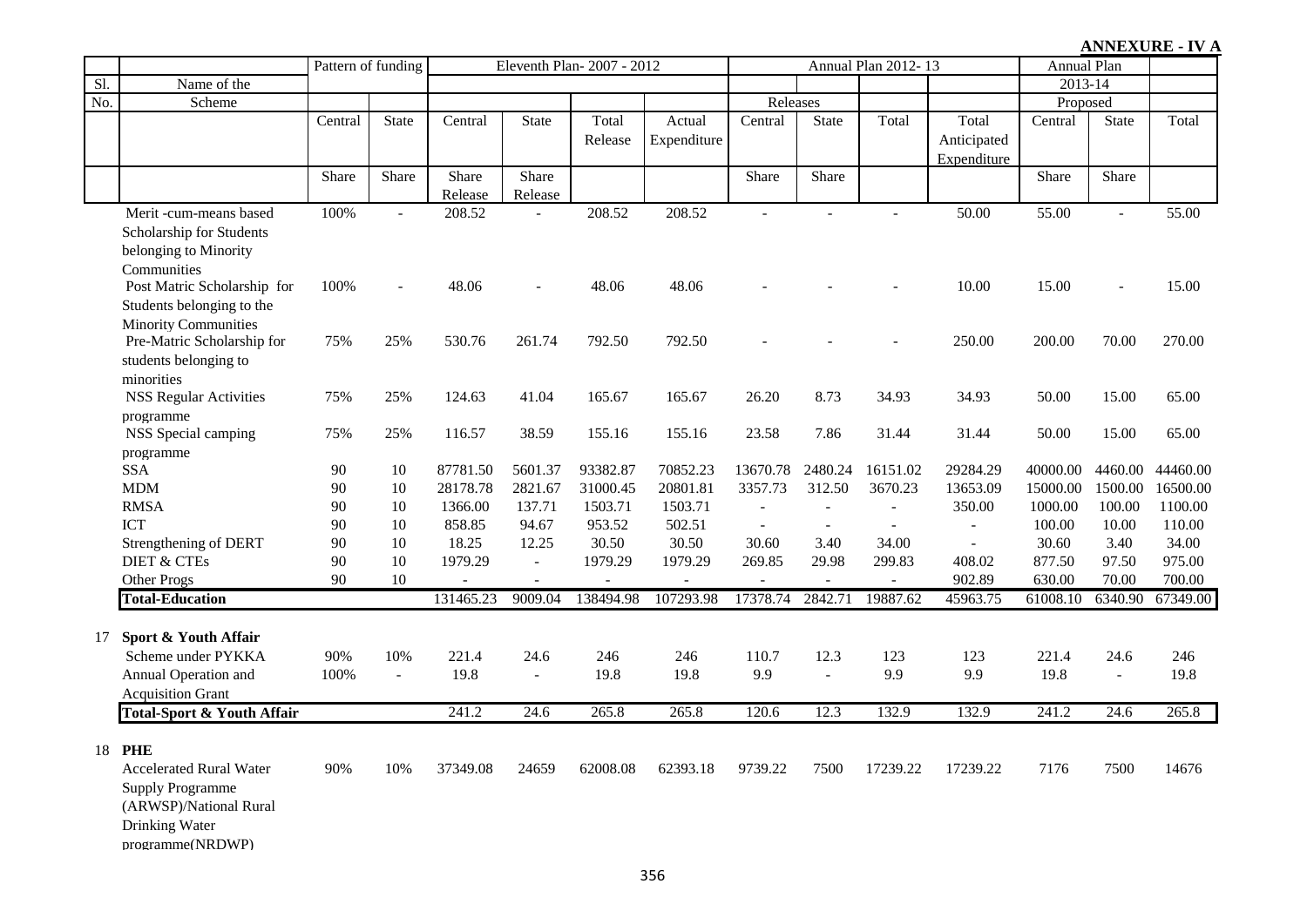|                 |                                    | Pattern of funding |                | Eleventh Plan-2007 - 2012 |                          |                |                 |                  | Annual Plan 2012-13      |                  | <b>Annual Plan</b> |                  |                  |                  |
|-----------------|------------------------------------|--------------------|----------------|---------------------------|--------------------------|----------------|-----------------|------------------|--------------------------|------------------|--------------------|------------------|------------------|------------------|
| $\overline{SI}$ | Name of the                        |                    |                |                           |                          |                |                 |                  |                          |                  |                    | 2013-14          |                  |                  |
| No.             | Scheme                             |                    |                |                           |                          |                |                 | Releases         |                          |                  |                    | Proposed         |                  |                  |
|                 |                                    | Central            | State          | Central                   | <b>State</b>             | Total          | Actual          | Central          | State                    | Total            | Total              | Central          | State            | Total            |
|                 |                                    |                    |                |                           |                          | Release        | Expenditure     |                  |                          |                  | Anticipated        |                  |                  |                  |
|                 |                                    |                    |                |                           |                          |                |                 |                  |                          |                  | Expenditure        |                  |                  |                  |
|                 |                                    | Share              | Share          | Share                     | Share                    |                |                 | Share            | Share                    |                  |                    | Share            | Share            |                  |
|                 |                                    |                    |                | Release                   | Release                  |                |                 |                  |                          |                  |                    |                  |                  |                  |
|                 | <b>RGNDWM Submission</b>           | 90%                | 10%            |                           |                          | $\overline{a}$ | $\overline{15}$ | $\overline{a}$   | $\overline{a}$           |                  | $\overline{a}$     | $\mathbb{L}$     | $\overline{a}$   | $\sim$           |
|                 | Programme                          |                    |                |                           |                          |                |                 |                  |                          |                  |                    |                  |                  |                  |
|                 | <b>Urban Water Supply</b>          | 50%                | 50%            |                           |                          |                |                 |                  |                          |                  |                    |                  |                  |                  |
|                 | (AUWSP)                            |                    |                |                           |                          |                |                 |                  |                          |                  |                    |                  |                  |                  |
|                 | <b>Establishment of Monitoring</b> | 90%                | 10%            | 0.75                      |                          | 0.75           | 0.75            |                  |                          |                  |                    |                  |                  |                  |
|                 | Cell & Investigation Unit          |                    |                |                           |                          |                |                 |                  |                          |                  |                    |                  |                  |                  |
|                 |                                    |                    |                |                           |                          |                |                 |                  |                          |                  |                    |                  |                  |                  |
|                 | <b>Computerisation Project</b>     | 100%               |                | 66.51                     |                          | 66.51          | 63.51           |                  |                          |                  |                    |                  |                  |                  |
|                 | Water quality Monitoring &         | 100%               | $\blacksquare$ | 144.96                    | $\overline{\phantom{a}}$ | 144.96         |                 | 21.62            | $\overline{a}$           | 21.62            | 21.62              | 234              |                  | 234              |
|                 | surveillance                       |                    |                |                           |                          |                |                 |                  |                          |                  |                    |                  |                  |                  |
|                 | NRDWP(support)                     | 100%               | $\blacksquare$ | 420.08                    | $\omega$                 | 420.08         | 326.96          |                  | $\overline{a}$           |                  |                    | 415              | $\omega$         | 415              |
|                 | <b>Rural Sanitation Services</b>   |                    | $\overline{a}$ | 6178.03                   | 2300                     | 8478.03        | 8694.62         | 2540.01          | 1483                     | 4023.01          | 4023.01            | 13300            | 1483             | 14783            |
|                 | Flood Damage                       | 100%               |                |                           | $\sim$                   | $\overline{a}$ |                 | $\overline{a}$   |                          |                  |                    |                  | $\overline{a}$   | $\overline{a}$   |
|                 | Setting up of Library              | 100%               |                |                           |                          |                |                 | $\sqrt{2}$       |                          | $\boldsymbol{2}$ | $\sqrt{2}$         | $\mathfrak{2}$   |                  | $\overline{c}$   |
|                 | Jalmani                            | 100%               |                | 183.83                    |                          | 183.83         | 183.83          |                  |                          |                  |                    |                  | $\blacksquare$   |                  |
|                 | <b>Total -PHE.</b>                 |                    |                | 44343.24                  | 26959                    | 71302.24       | 71677.85        | 12302.85         | 8983                     | 21285.85         | 21285.85           | 21127            | 8983             | 30110            |
|                 |                                    |                    |                |                           |                          |                |                 |                  |                          |                  |                    |                  |                  |                  |
| 19              | <b>Urban Affair</b>                |                    |                |                           |                          |                |                 |                  |                          |                  |                    |                  |                  |                  |
|                 | <b>SJSRY</b>                       | 90%                | 10%            | 445.55                    | 139.5                    | 585.05         | 545.05          | 234.74           | $\overline{0}$           | 234.74           | 247.74             | 360              | 40               | 400              |
|                 | <b>RAY</b>                         | 90%                | 10%            | 95.63                     | $\sim$                   | 95.63          | 95.63           | $\blacksquare$   | $\overline{\phantom{a}}$ |                  | $\blacksquare$     | 1073.7           | 119.3            | 1193             |
|                 | <b>NUIS</b>                        | 70%                | 30%            | 21.07                     | 5.86                     | 26.93          | 26.93           | $\boldsymbol{0}$ | $\boldsymbol{0}$         | $\boldsymbol{0}$ | $\boldsymbol{0}$   | $\boldsymbol{0}$ | $\boldsymbol{0}$ | $\boldsymbol{0}$ |
|                 | <b>TOTAL: Urban Affair</b>         |                    |                | 562.25                    | 145.36                   | 707.61         | 667.61          | 234.74           | $\overline{0}$           | 234.74           | 247.74             | 1433.7           | 159.3            | 1593             |
|                 |                                    |                    |                |                           |                          |                |                 |                  |                          |                  |                    |                  |                  |                  |
| 20              | <b>Employment &amp; Craftmen</b>   |                    |                |                           |                          |                |                 |                  |                          |                  |                    |                  |                  |                  |
|                 | <b>Training</b>                    |                    |                |                           |                          |                |                 |                  |                          |                  |                    |                  |                  |                  |
|                 | Skill Development Initiative       | 90%                | 10%            |                           |                          |                | 14.63           | 149              |                          | 149              | 149                | 180              | 20               | 200              |
|                 | <b>Enhancing Skill Development</b> | 100%               | $\mathbb{Z}^2$ | 256.36                    |                          | 256.36         | 256.36          |                  |                          |                  |                    | 1072.17          | $\mathbb{Z}^2$   | 1072.17          |
|                 | Infrastructure in North Eastern    |                    |                |                           |                          |                |                 |                  |                          |                  |                    |                  |                  |                  |
|                 | State & Sikkim.                    |                    |                |                           |                          |                |                 |                  |                          |                  |                    |                  |                  |                  |
|                 |                                    |                    |                |                           |                          |                |                 |                  |                          |                  |                    |                  |                  |                  |
|                 | <b>Employment Exchange</b>         | 90%                | 10%            |                           |                          |                |                 |                  |                          |                  |                    | 220              |                  | 220              |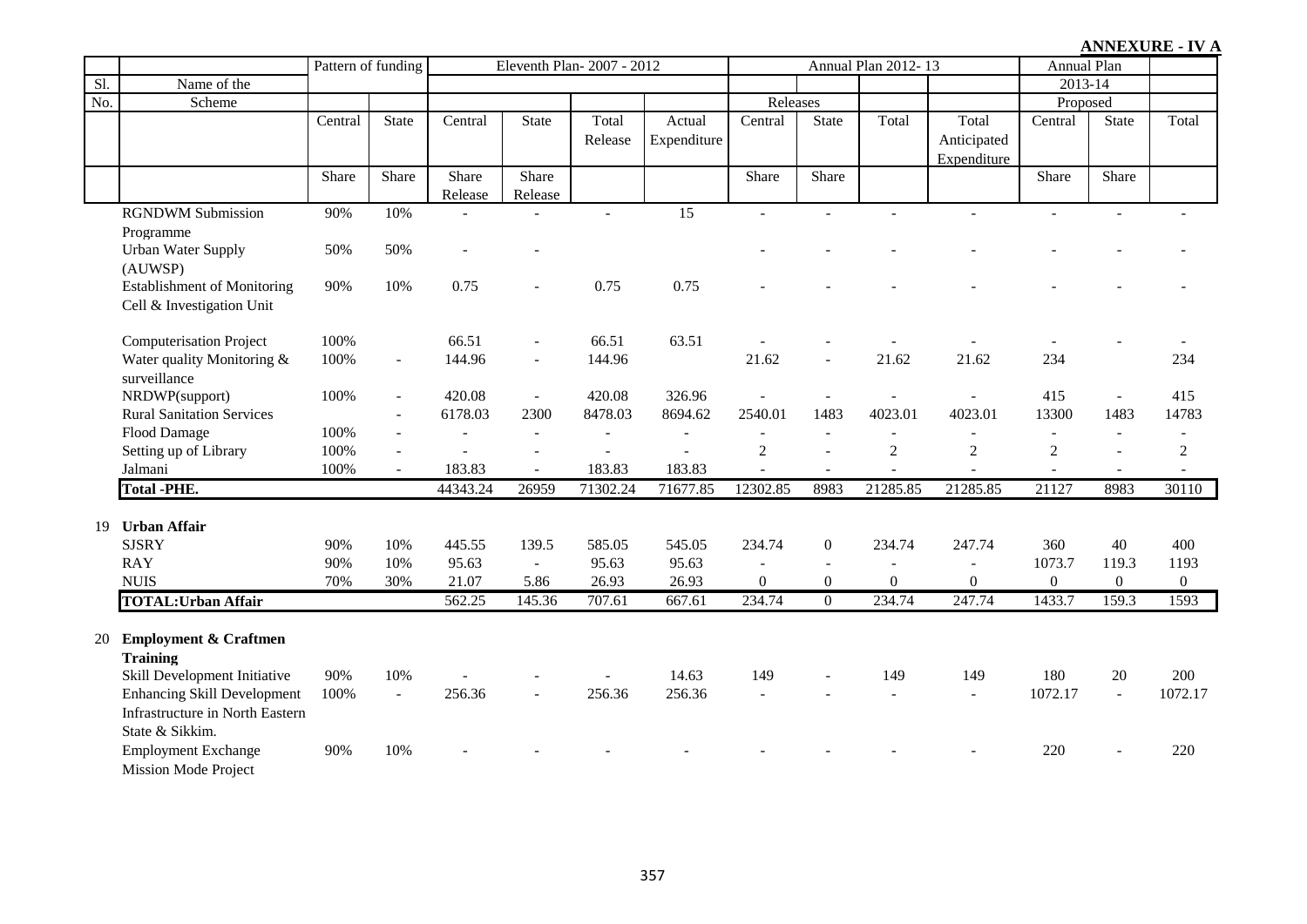#### Sl. Name of the No. Scheme Scheme Central State Central State Total Release Actual Expenditure Central State Total Total Anticipated Expenditure Central State Total Share Share Share  $\frac{\text{Release}}{100}$ Share Release Share Share Share Share Share Share Share Share Share Share Share Share Share Share Share Share Share Share Share Share Share Share Share Share Share Share Share Share Share Share Share Share Share Share Share Share Share Pattern of funding Legislaton Blan- 2007 - 2012 13 Annual Plan 2012- 13 Releases Proposed Annual Plan 2013-14 Starting 2nd Shift in existing Govt. ITIs, Shillong/ITI(W) Shillong/ITI, Jowai/Williamnagar/Nongstoi n/Nongpoh/Baghmara/Sohra/ Resubelpara/Tura. 100% - 100 - 100 100 - - - - - 124.28 - 124.28 **Total-Employment & Craftmen Training** 356.36 0 356.36 370.99 149 0 149 149 1596.45 20 1616.45 21 **SOCIAL WELFARE** *102. Child Welfare*  Integrated Child Development Services Scheme 90% 10% 10930.41 709.11 11639.52 11479.87 2247.53 205.67 2453.2 5500 7000 2100 9100 Training Programmes of the Anganwadi Workers under the ICDS Scheme 90% 10% 194.91 27.17 222.08 218.51 13.4 0 13.4 23.81 65 18 83 NSS - Nutrition Surveillance System for ICDS Scheme 90% - - - 0 0 0 0 0 0 0 11 0 11 Implementation of Kishori Shakti Yojana for ICDS Scheme 100% - 159.46 - 159.46 149.47 20.81 0 20.81 20.81 42.91 0 42.91 Rajiv Gandhi Scheme for Empowerment of Adolescent Girls (RGSEAG) - SABLA (Non - Nutrition) 100% - 125.4 - 125.4 125.4 41.8 0 41.8 83.6 50 0 50 Indira Gandhi Matritava Sehyog Yojana (IGMSY) - Conditional Maternity Benefit (CMB) Scheme 100% - 140.97 - 140.97 107.79 0 0 0 0 100 0 100

*103. Women Welfare* 0 0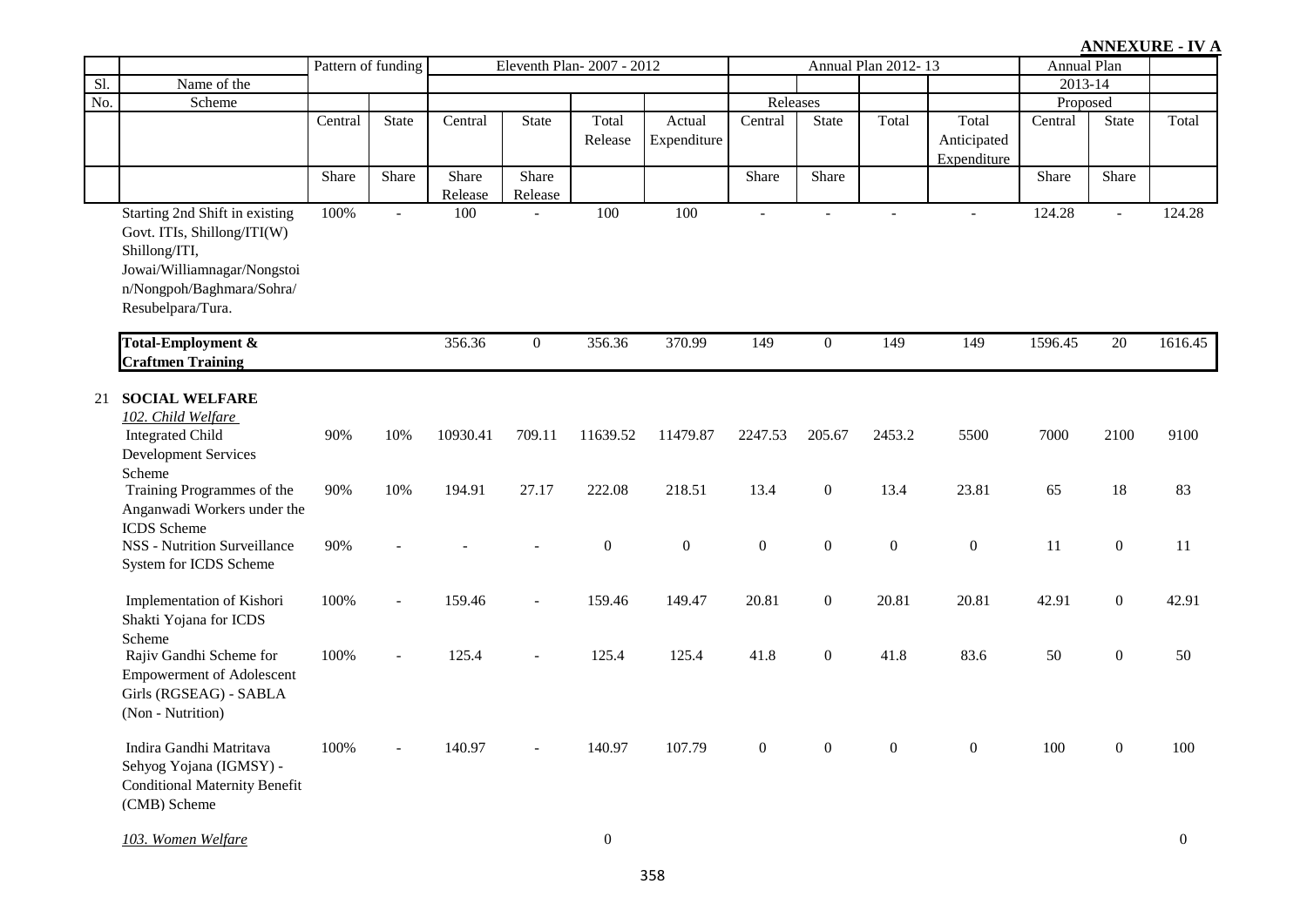|     |                                                                                                                                               | Pattern of funding |                          |                  |                  | Eleventh Plan-2007 - 2012    |                       |                  |                | Annual Plan 2012-13 |                                     | Annual Plan        |                  |                          |
|-----|-----------------------------------------------------------------------------------------------------------------------------------------------|--------------------|--------------------------|------------------|------------------|------------------------------|-----------------------|------------------|----------------|---------------------|-------------------------------------|--------------------|------------------|--------------------------|
| Sl. | Name of the                                                                                                                                   |                    |                          |                  |                  |                              |                       |                  |                |                     |                                     | 2013-14            |                  |                          |
| No. | Scheme                                                                                                                                        |                    |                          |                  |                  |                              |                       | Releases         |                |                     |                                     | Proposed           |                  |                          |
|     |                                                                                                                                               | Central            | <b>State</b>             | Central          | <b>State</b>     | Total<br>Release             | Actual<br>Expenditure | Central          | <b>State</b>   | Total               | Total<br>Anticipated<br>Expenditure | Central            | <b>State</b>     | Total                    |
|     |                                                                                                                                               | Share              | Share                    | Share<br>Release | Share<br>Release |                              |                       | Share            | Share          |                     |                                     | Share              | Share            |                          |
|     | <b>State Resource Centre for</b><br>women (SRCW)<br>Swadhar                                                                                   | 100%               |                          | 16.38            |                  | 16.38<br>$\boldsymbol{0}$    | 16.38                 | $\mathbf{0}$     | $\Omega$       | $\Omega$            | $\theta$                            | 40                 | $\overline{0}$   | 40<br>$\overline{0}$     |
|     | Financial assistance and<br>Support Services to victims of<br>rape. A scheme for<br>Restorative Justice.<br><b>106. Correctional Services</b> | 100%               |                          |                  |                  |                              |                       |                  |                |                     |                                     | 80                 |                  | 80                       |
|     | Implementation of Juvenile<br>Justice Act. Establishment of<br>Juvenile Guidance Centre                                                       | 90%                | $\overline{\phantom{a}}$ | 21.41            | 367.3            | 388.71                       | 388.71                | $\boldsymbol{0}$ | $\overline{0}$ | $\boldsymbol{0}$    | $\boldsymbol{0}$                    | $\boldsymbol{0}$   | $\boldsymbol{0}$ | $\overline{0}$           |
|     | <b>Integrated Child Protection</b><br>Scheme                                                                                                  | 90%                | $\blacksquare$           | 324.82           | 20.99            | 345.81                       | 345.81                | 555.86           | 57.69          | 613.55              | 613.55                              | 1800               | 100              | 1900                     |
|     | Total :- Social Welfare (A)                                                                                                                   |                    |                          | 11913.76         | 1124.57          | 13038.33<br>$\boldsymbol{0}$ | 12831.94              | 2879.4           | 263.36         | 3142.76             | 6241.77                             | 9188.91            | 2218             | 11406.91<br>$\mathbf{0}$ |
|     | 800. Other Expenditure -<br>4235<br>(01) Construction of<br>Anganwadi Centres under<br><b>ICDS</b> Scheme<br>Total:-CSS(4235)                 | 100%               |                          |                  |                  |                              |                       |                  |                |                     |                                     | 1400.00<br>1400.00 | 140.00<br>140.00 | 1540<br>1540             |
|     | Total -Social Welfare (A +<br>4235)                                                                                                           |                    |                          | 11913.76         | 1124.57          | 13038.33                     | 12831.94              | 2879.4           | 263.36         | 3142.76             | 6241.77                             | 10588.91           | 2358.00          | 12946.91                 |

#### 22 **NUTRITION**

*101. Special Nutrition Programme*  National Nutrition Mission